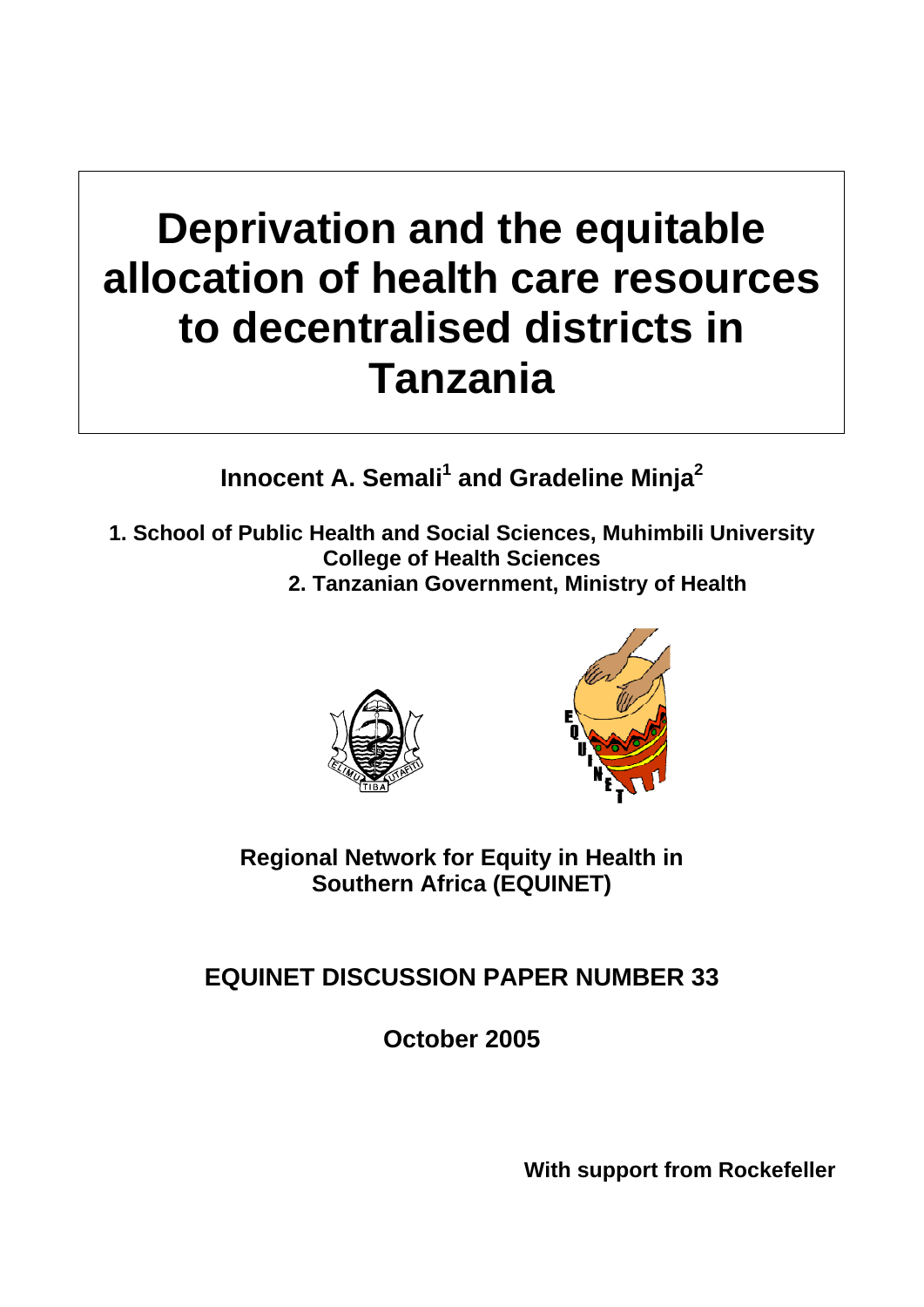## **Table of contents**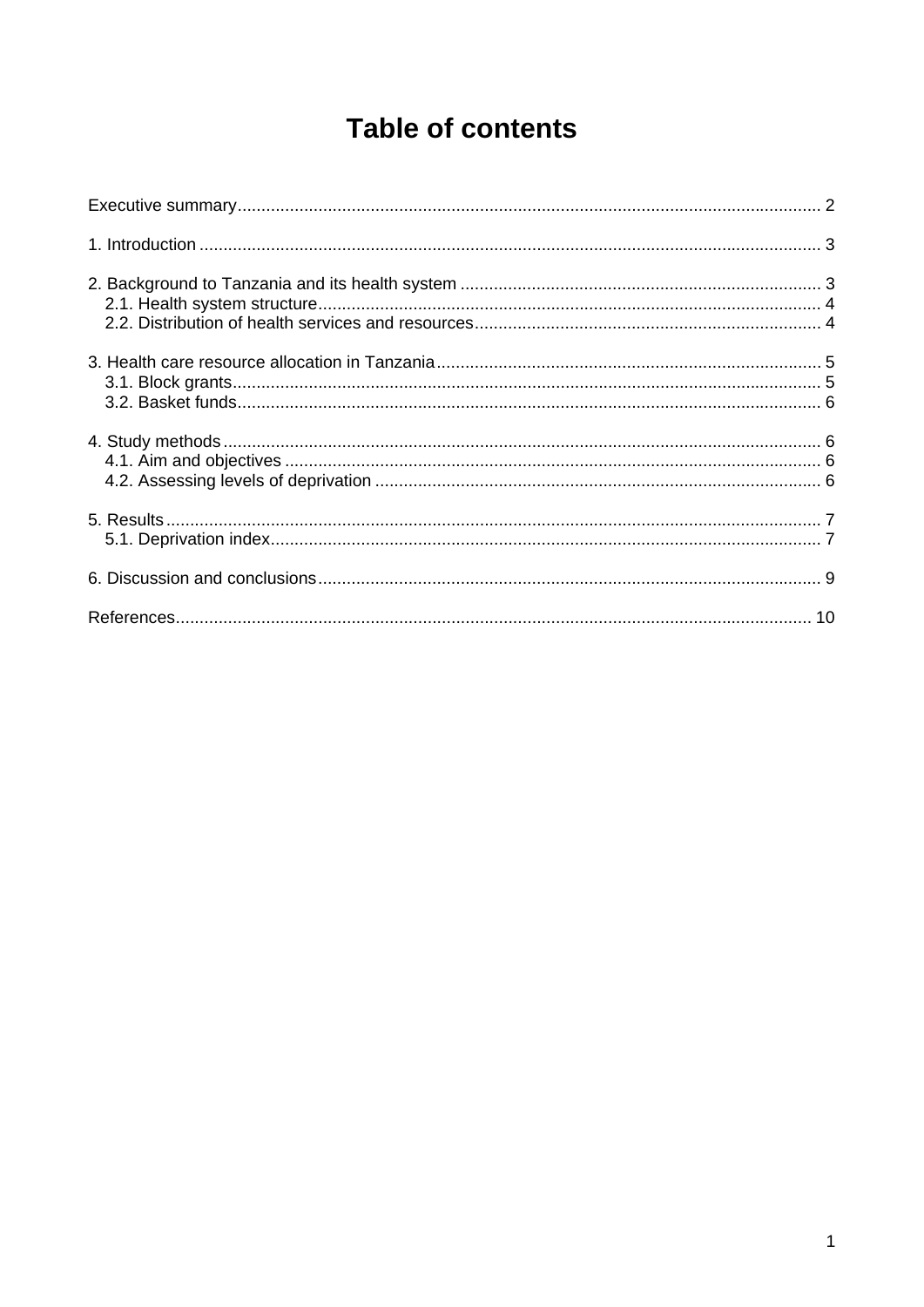### **Executive summary**

There is growing concern internationally that limited public sector resources for health care should be allocated equitably. But how can this be done?

Resources can be allocated equitably by using a resource allocation formula that includes measures of the relative need for health services in individual geographic areas (such as districts) in a particular country. One indicator of need that is receiving increased attention is *deprivation*. This study estimated deprivation levels in each district using data from the 2000 Census. Deprivation in Tanzania was found to be largely related to three factors:

- the percentage of households without a toilet;
- the percentage of children not enrolled in primary school; and
- the percentage of the population that is illiterate.

There is a marked variation in deprivation between various districts in Tanzania.

Tanzania recently adopted a needs-based formula, which includes a poverty measure, to allocate resources to districts.

This paper presents an analysis of the allocation of health care resources in Tanzania. It is part of a series of studies undertaken in different African countries under the auspices of the theme work on fair financing in the regional network for Equity in Health in east and southern Africa (EQUINET. More extensive details on needs-based resource allocation formulae, deprivation and the methods used in these studies can be found in McIntyre et al. (2000), also available on the EQUINET website www.equinetafrica.org.

This paper analyses equity in current resource allocation in Tanzania, and compares these allocations to equity target allocations, using an index of deprivation. The results revealed that districts currently receiving relatively high allocations according the current poverty-based formula would receive slightly lower budgets if the deprivation index was used in the resource allocation formula. Those with very low allocations would receive slightly more if the deprivation index was used to guide resource allocation. However, the resource allocation differences between the poverty-based and deprivation-based formulae were small. This suggests that Tanzania has already made good progress in addressing equity in resource allocation between districts.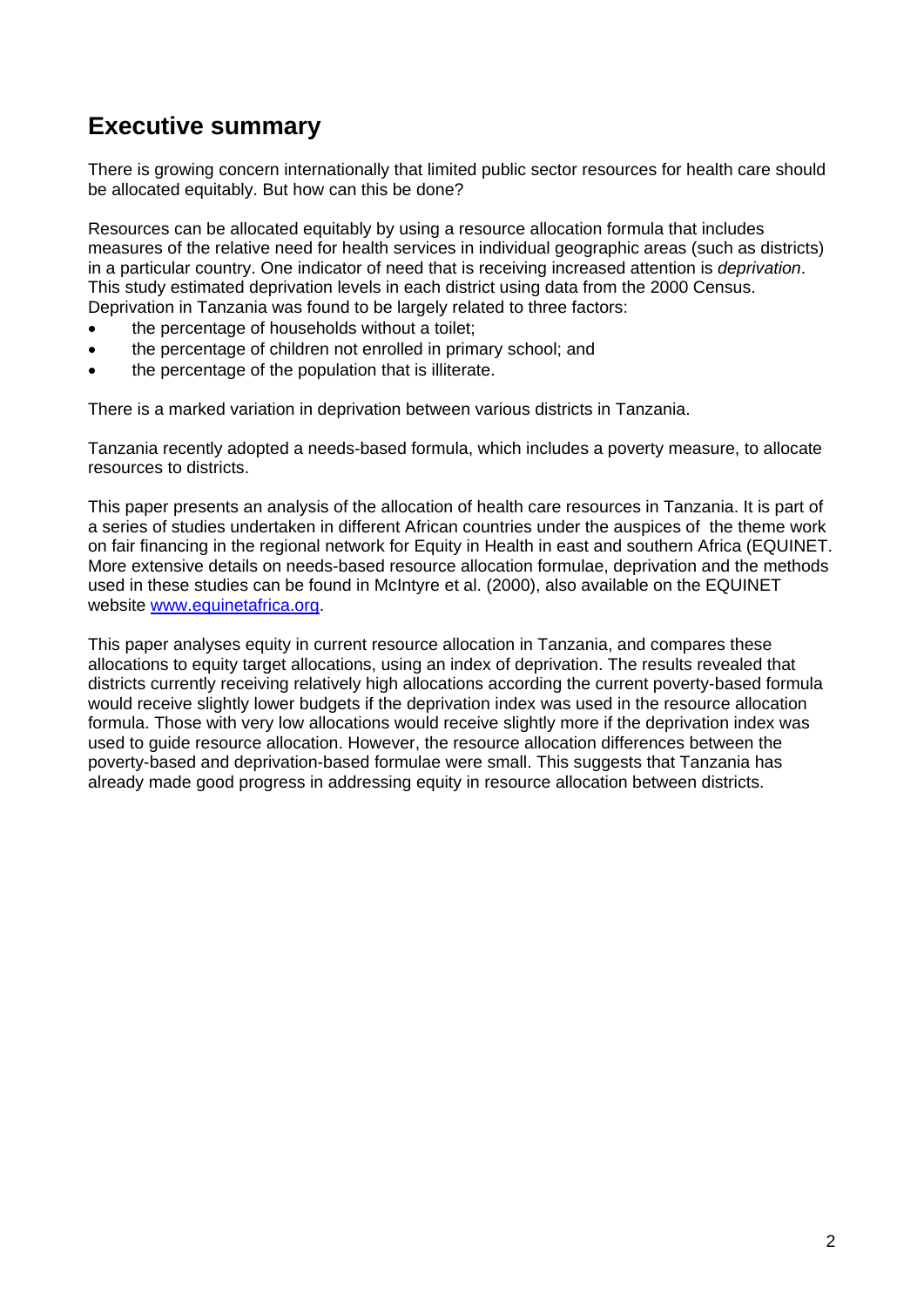## **Introduction**

Achieving equity is a key health sector goal in many low-income and middle-income countries. In particular, there is a growing emphasis on allocating limited government resources (and donor funds, where these are combined with tax funding in a common pool) according to the relative need for health services between regions and districts within a country. The underlying intention is to ensure that individuals are not prejudiced in their access to essential health care due to their place of residence, and to promote equity in access to health care based on need. Thus, countries are increasingly using a needs-based formula to guide their allocation of resources. The indicators of need most frequently used in such formulae include:

- the size of the population in each area (e.g. district);
- the demographic composition of the population (as young children, the elderly and women of childbearing age tend to have a greater need for health services);
- levels of ill-health; and
- socio-economic status (given that there is a strong correlation between ill-health and low socio-economic status and that the poor are most reliant on publicly funded services).

One possible indicator of the need for publicly funded health services that is receiving increasing attention is social and material deprivation. What is deprivation? Deprivation may be defined as a state of observable and demonstrable disadvantage relative to the community or wider society to which an individual, family or group belongs (Townsend et al 1988). It is a broader measure than poverty, which is usually defined as lack of income, and takes into account a wide range of factors that would render an individual or household more disadvantaged than others. A number of studies have demonstrated a strong link between deprivation and ill health, suggesting that it may be important to include deprivation as a measure of need for health services.

This paper presents an analysis of the allocation of health care resources in Tanzania. It is part of a series of studies undertaken in different African countries under the auspices of the theme work on fair financing in the regional network for Equity in Health in east and southern Africa (EQUINET. More extensive details on needs-based resource allocation formulae, deprivation and the methods used in these studies can be found in McIntyre et al. (2000), also available on the EQUINET website www.equinetafrica.org.

The paper first provides a brief overview of the current structure of health services and resource allocation mechanisms in Tanzania. It then outlines the methods used in the study, including the approach to deriving an index of deprivation. Finally, the current health care budget allocation between districts in Tanzania is compared with an equity target budget allocation that takes deprivation into account.

## **1. Background to Tanzania and its health system**

Tanzania is one of the poorest countries in the world and has significant geographical variation in economic and health indicators (National Bureau of Statistics 2001). The results of a household survey on income poverty in 2000/01 shows that 18% of Tanzanians live below the food poverty line and 35% live below the basic needs poverty line. Poverty is more severe in rural areas than in urban areas. Poor people in urban areas constitute only 13% of the country's poor people, while the rural poor account for 87%. There is also a wide variation between regions and between urban and rural areas in primary school enrolment, ranging from 85% in urban Iringa and Kilimanjaro to 40% in rural Lindi. Households in urban areas generally have higher rates of school enrolment, better access to drinking water, and higher socio-economic status. In contrast, households in remote regions and rural areas have both the worst socio-economic status and the greatest levels of social exclusion.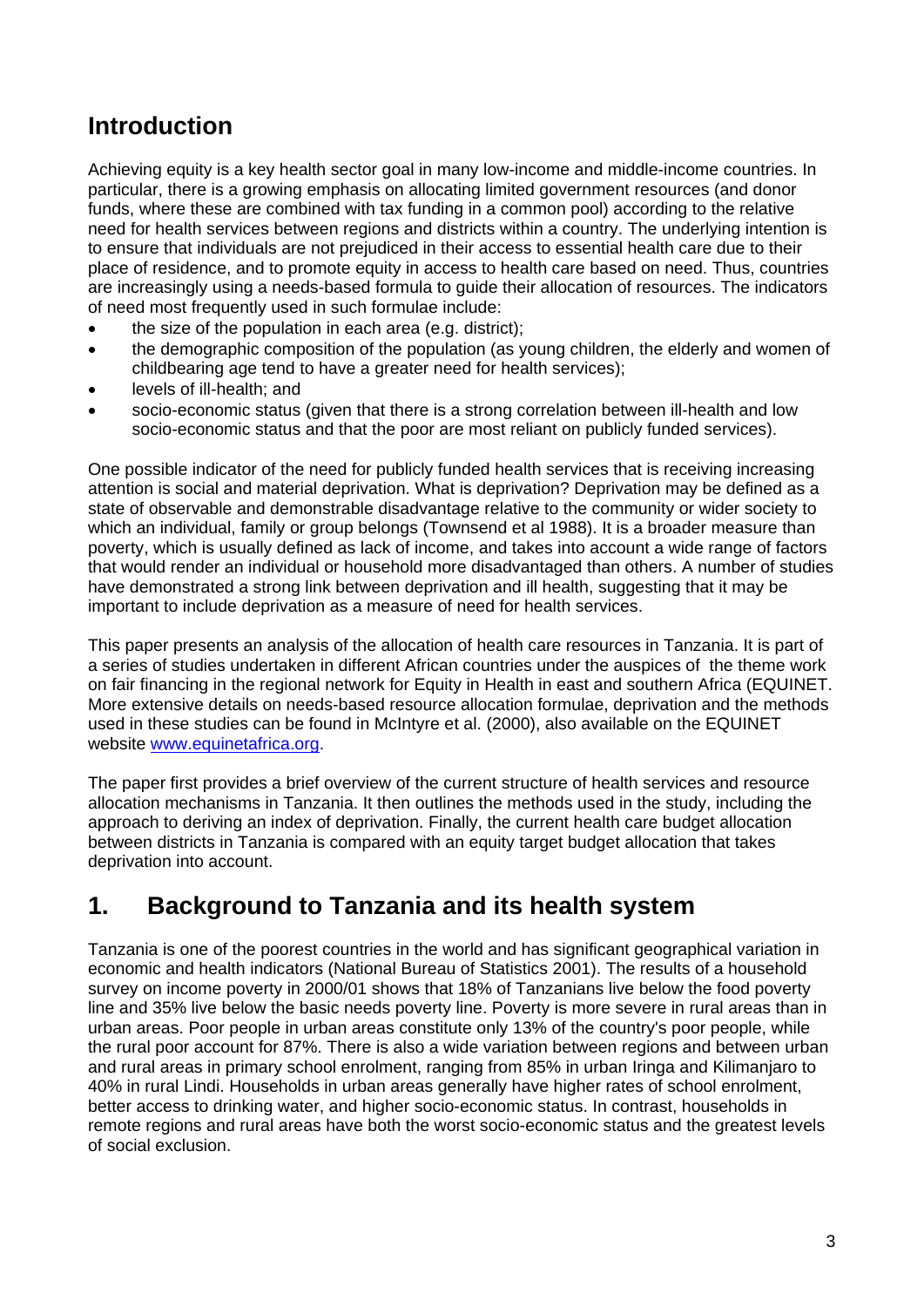#### **2.1. Health system structure**

The health delivery system in Tanzania is organised hierarchically at six levels, each linked with an official administrative level. There is a broad base of primary level care facilities, consisting of dispensaries and village health posts, reaching to a narrow apex of zonal tertiary hospitals (see *Table 1*).

| <b>Administrative level</b> |               | <b>Types of facilities</b>                  | <b>Facilities</b> |            |                   |  |
|-----------------------------|---------------|---------------------------------------------|-------------------|------------|-------------------|--|
|                             |               |                                             |                   |            |                   |  |
| Level                       | <b>Number</b> |                                             | <b>Public</b>     | <b>NGO</b> | <b>For-profit</b> |  |
| Zone                        | 6             | <b>Tertiary hospitals</b>                   |                   |            |                   |  |
| Region                      | 21            | Secondary hospitals (one in<br>each region) |                   |            |                   |  |
|                             |               |                                             | 17                |            |                   |  |
| <b>District</b>             | 121           | Primary hospitals                           |                   |            |                   |  |
|                             |               | (one in each district)                      |                   |            |                   |  |
|                             |               |                                             | 85                | 81         | 42                |  |
| <b>Division</b>             | 372           | <b>Health centres</b>                       | 292               | 69         | 41                |  |
| Ward                        | 2,000         | <b>Dispensaries</b>                         | 2,683             | 598        | 1,099             |  |
| Village                     | 11,000        | Village health posts                        |                   |            |                   |  |
|                             |               |                                             | 4,000             |            |                   |  |
| 0.0000                      |               |                                             |                   |            |                   |  |

**Table 1: Tanazania's administrative and health system**

*Source:* Ministry of Health 2002b

The country is divided into 21 regions, each with a population ranging from 450,000 to 2 million people. Most regions (17 out of 21) have regional hospitals. In theory, these are staffed with medical specialists, trained medical and paramedical staff. These hospitals have diagnostic facilities and are expected to serve as training centres for various types of health workers.

Each region consists of four to five districts, with a population in each district ranging from 100,000 to 300,000 in rural areas, and up to a million in urban areas. Most districts have a district hospital owned by government or a mission/voluntary agency, which provides curative and preventive health services and serves as an in-service training centre for district staff. The district hospital is the first referral centre from the primary health care delivery points, which include health centres and dispensaries at divisional and ward levels respectively.

Until the early 1970s, the health system ended at dispensary level. At that point, the government realised that the plan of providing every village with a dispensary was not feasible, and introduced village health workers (VHWs) and village health posts. A key element of health sector reforms in Tanzania in recent years is the decentralisation of district level health service management to local authorities.

#### **2.2. Distribution of health services and resources**

Health services are not equitably distributed between geographic areas. For example, in the Shinyanga region there are 6,243 people per medical officer, and in urban Dar es Salaam, there are 126,518 people per medical officer. (Ministry of Health Tanzania, 1995). There are also substantial variations in how much physical access patients have to health care facilities, measured in terms of the percentage of people within a six-kilometre radius of a primary health facility and the average distance to a hospital. Urban districts are better served and have better health care access than rural areas. Similarly, there are large differences in the level of health care funding between areas. In 2002, government health care funding to regions ranged from 887 Tanzanian shillings (US\$0.88) per capita in Dar es Salaam to 2,288 Tanzanian.shillings (US\$2.3) in Coast region.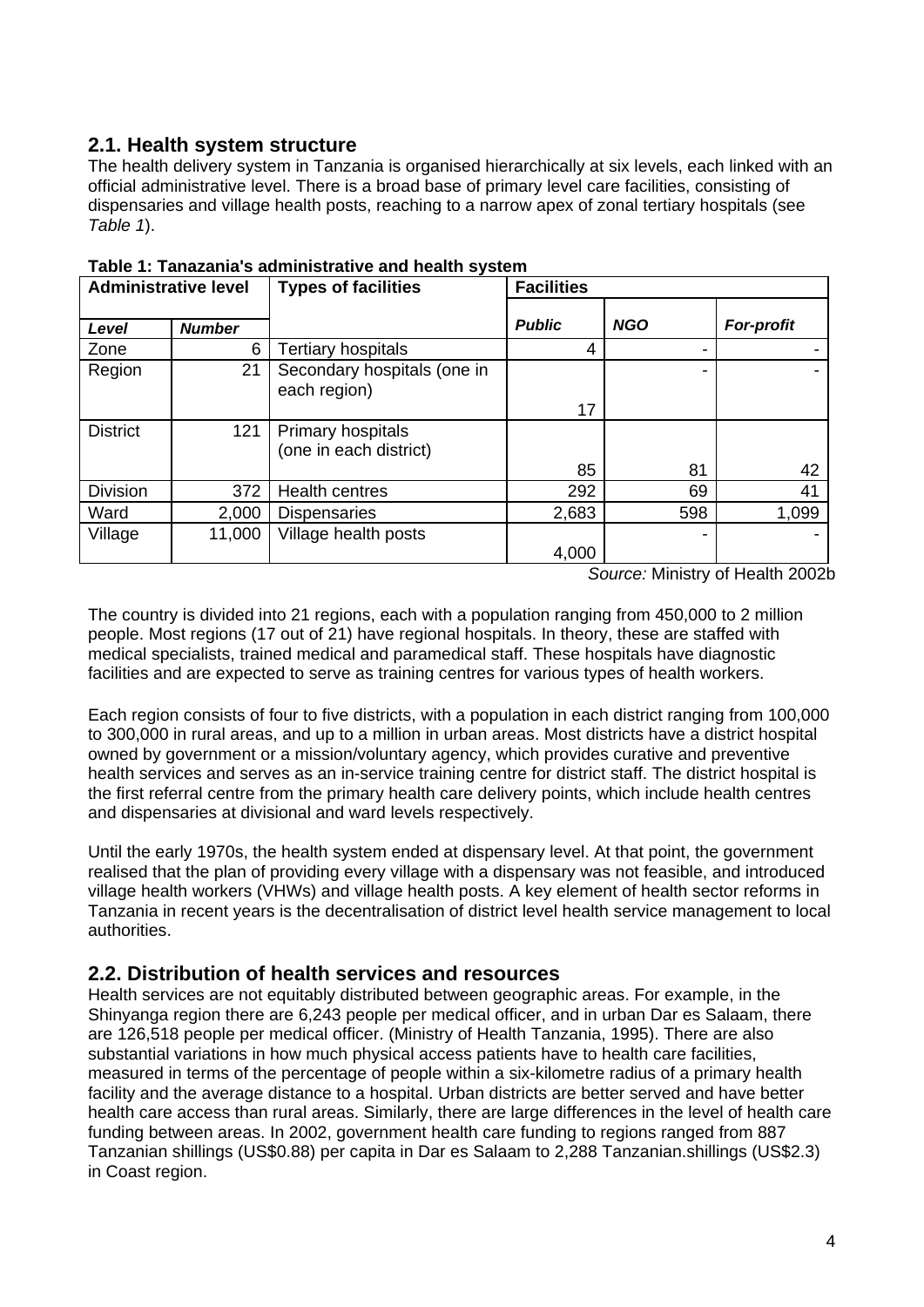Addressing these inequities is particularly difficult, given the low level of overall funding available for health services. The 2002 Tanzanian Public Expenditure Review revealed that, while government health spending has consistently stayed at about 10% of the discretionary budget, absolute health care expenditure on health has increased from about 124 billion Tanzanian Shilling in 1998/99 to about

215 billion Tanzanian shillings (Tsh) in 2002 (Ministry of Health Tanzania, 2002). However, despite the increase in public financial resources allocated to health, two important constraints emerge from the expenditure review:

- The first constraint is the heavy reliance on external funding, with about 53% of health spending being funded by donors.
- The second constraint is that health care expenditure per capita only translates into US\$5.88, significantly less than the minimum level recommended by the World Bank of US\$12 per capita (World Bank, 1993b).

International experience has demonstrated that it is easier to reallocate resources between geographic areas when health services levels are already relatively well resourced and when the level of funding is increasing. This would allow overall budget increases to be allocated to relatively under-resourced areas, rather than funding these allocations by cutting the budgets of relatively over-resourced areas. Nevertheless, it is possibly even more important to ensure an equitable use of resources when they are constrained, to ensure that limited resources benefit those with the greatest need for health care. Tanzania has already introduced strategies to promote equitable allocation of their limited resources, as outlined in the next section.

## **3. Health care resource allocation in Tanzania**

There are two main modes of financing districts within the context of decentralisation to districts: block grants and basket funding.

#### **3.1. Block grants**

Tanzania's health care system is mainly funded by block grants, which are transferred from central to local governments. The size of these grants depends on how much central government was able to collect in tax revenue. Local governments in turn disburse some of these block grant funds to health districts. The central government also disburses funds directly to districts for the procurement of drugs and medical supplies through the Ministry of Health.

Local government (LG) allocates its resources to six main areas: education, water, transport, LG administration, agriculture and health. On average, about 70% of the funds are allocated to the education sector, while only 18% of the LG funds are devoted to health services. LG administration consumes about 6% of LG resources while the other sectors receive the remaining 6% (roads, water and agriculture).

The allocation of block grants to regions and individual local governments clearly influences how equitably health care resources are distributed between districts. Until recently, government funds to local governments were unevenly distributed, with some areas receiving more resources than others. For instance, local government in the Coast Region consistently received the largest per capita transfers compared to all other regions. For example, local government in the Coast Region received an average of 11,234 Tanzanian shillings (Tsh) per person in 2002/3, whereas local government in Shinyanga Region received the lowest transfer of 5,260 Tanzanian shillings (Tsh) per person. There were similar disparities in the allocation of grants to health districts, which are allocated on a historical basis. In other words, each year, they receive the previous year's allocation, with a slight increase to take account of inflation.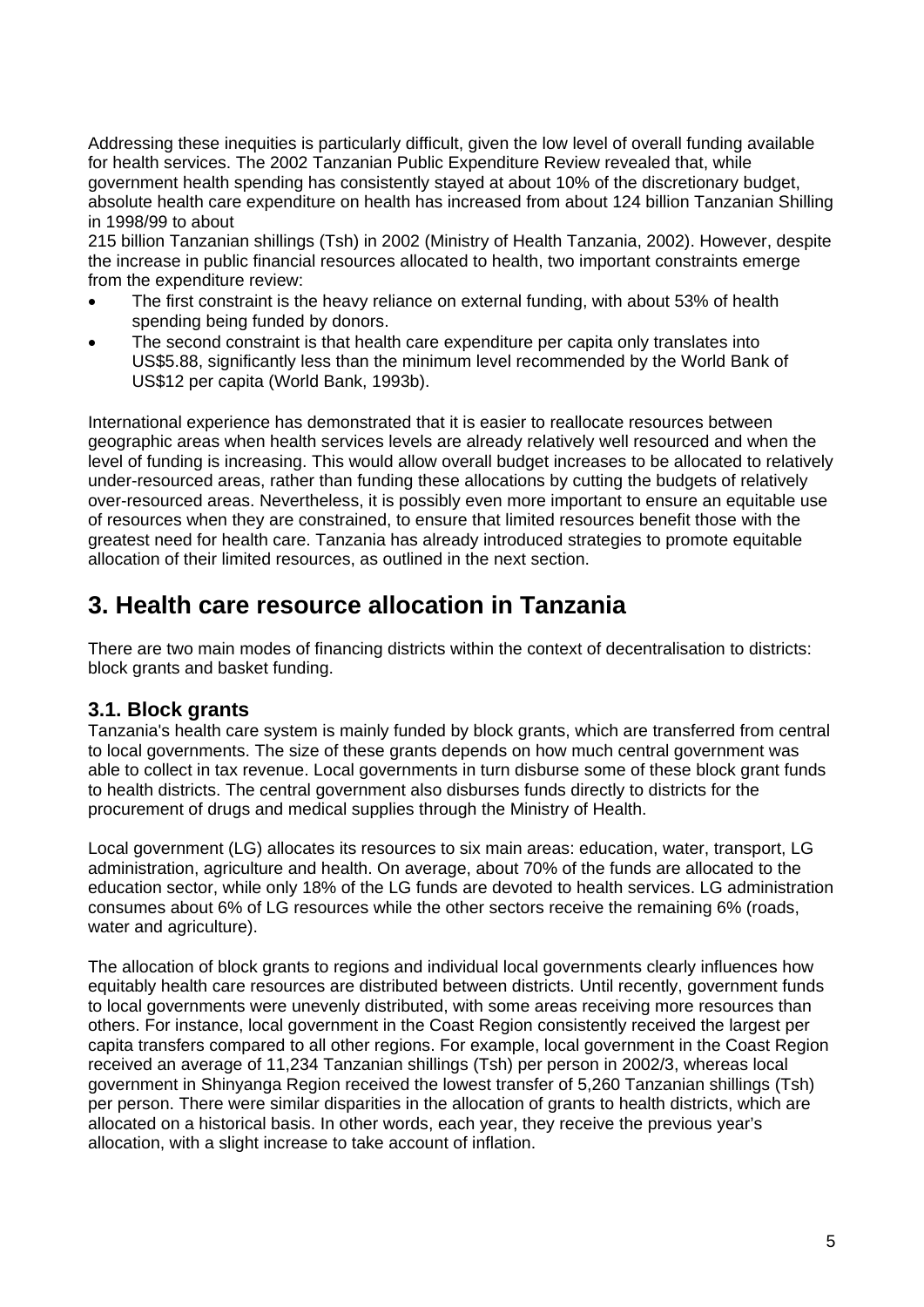Recently, this mechanism for allocating resources was changed. "Beginning from 2004/5, efforts were being made to allocate resources albeit incrementally having regard to the need for equalisation and considering the different levels of poverty incidences in the region" (President's Office, Regional Administration and Local Government, 2003).

#### **3.2. Basket funds**

Basket funds refer to donor funds that have been pooled under the Sector Wide Approach (SWAP) initiative. These funds were allocated to local governments on an equal per capita basis (in other words, \$0.5 per person in each local government area). In this way, each council's share is determined by its population size. As indicated previously, a number of variables other than population size may be important in determining the relative need for health services in each area, including age and sex composition, poverty levels and burden of disease.

The Basket Financing Committee (BFC) approved the use of a revised resource allocation formula, as from January 2004. The new formula uses the following variables:

- the population size (with a 70% weighting);
- the under-five mortality rate as a proxy for burden of disease (10% weighting);
- the mileage covered for service supervision and distribution of supplies (10% weighting); and
- the poverty level (10% weighting).

This new formula recognises the individual as the main client-recipient of health services, so 70% of the health funds are distributed in proportion to the population of each district. In addition, councils receive additional resources for three 'special needs categories': the special needs of the poor population (10% of health resources), the special needs of the rural population (10%) and the special needs of districts with a higher-than-average burden of disease. It recognises the higher operational cost of delivering health services in rural and scarcely populated areas, including the higher costs involved in drug distribution and supervision. The formula also aims to redirect resources to areas with a high burden of diseases. The under-five mortality rate (U5MR) was considered an appropriate proxy for this purpose as, according to the Burden of Disease Profile, the U5MR accounts for more than 75% of the total years of life lost in Tanzania.

Although a needs-based formula has recently been adopted for the allocation of basket funds, there remain concerns about how block grant allocations to local governments and the allocation of these funds to health districts impact on the equitable allocation of overall public health care resources. This study seeks to consider this issue and to evaluate the extent to which the basket fund resource allocation formula promotes equitable resource allocation.

## **4. Study methods**

#### **4.1. Aim and objectives**

The aim of the study was to determine the extent to which the current allocation of resources to health districts is equitable and to consider alternative resource allocation strategies, particularly in relation to the different levels of deprivation between districts.

The objectives of the study were to:

- quantify the levels of deprivation in individual health districts using routinely available data;
- assess the equity of current resource allocation; and
- identify ways of further promoting equity in the allocation process.

#### **4.2. Assessing levels of deprivation**

In order to estimate the levels of deprivation in individual districts, it is necessary to develop a composite index that includes a range of variables that contribute to social and material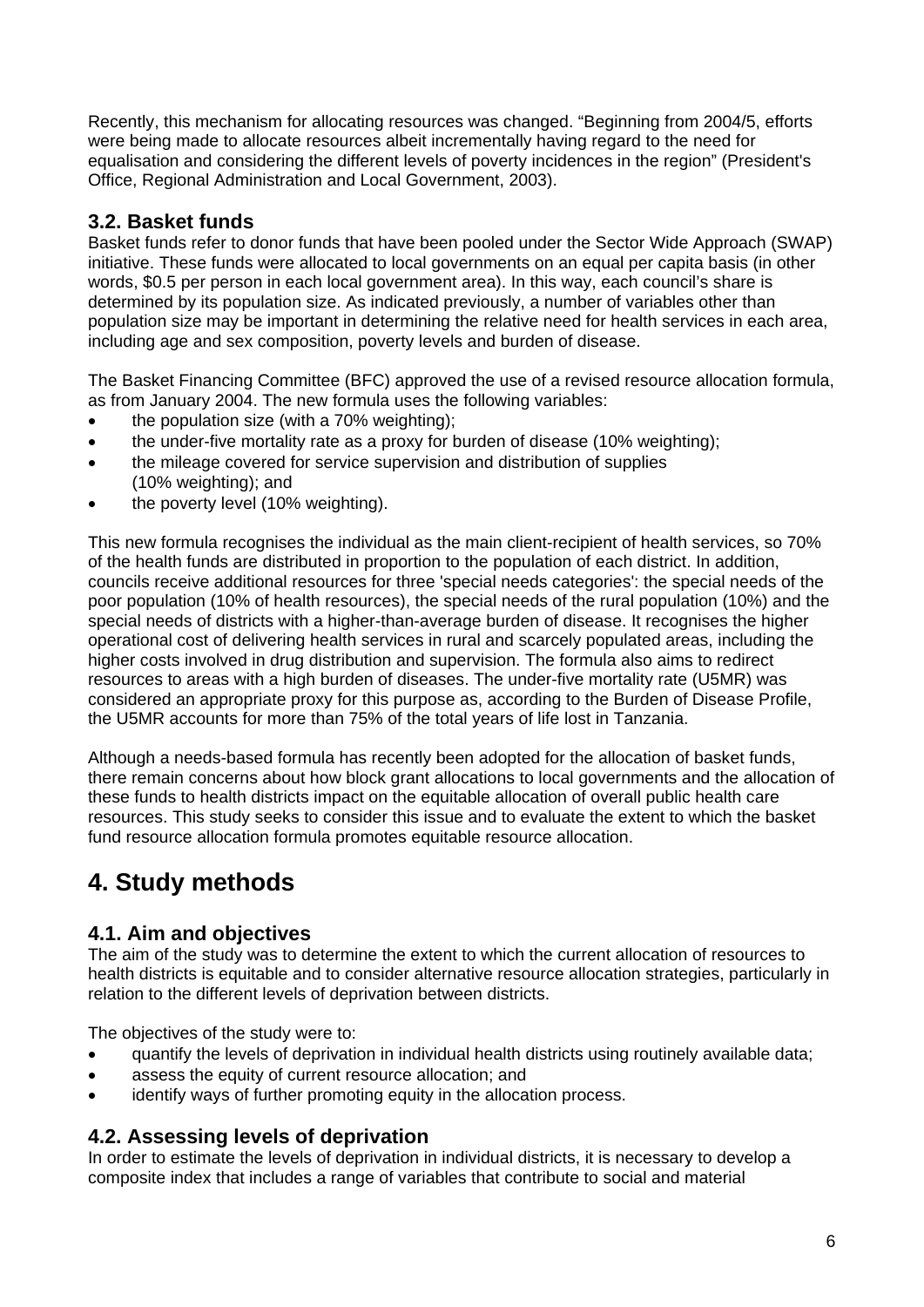deprivation. The study used data from the 2000 National Census to calculate levels of deprivation. *Table 2* presents the variables that were initially considered for inclusion in the deprivation index. These variables were selected because other studies have demonstrated that they are important contributors to household deprivation; they are:

- the percentage of the population in the age group 0–14;
- the percentage of the population 65 years and above;
- the percentage with disability;
- the percentage who are widowed;
- the percentage of children who are orphaned;
- the percentage who are illiterate:
- the percentage of young children who are not enrolled in primary school;
- the percentage of households whose main building material for floor is not cement;
- the percentage whose main source of cooking energy is firewood;
- the percentage who are without pipe/protected well/spring as a source of drinking water;
- the percentage who are without a toilet;
- the average number of people sleeping in a room; and
- the percentage of the population living in rural areas.

The Census data for the above variables was entered using Microsoft DBASE. The analysis was then done using STATA Version 7.0. The variables were then subjected to Spearman correlation to identify which variables were strongly related to each other, as these are the variables that would be included in the deprivation index. The variables that were significantly highly correlated (r>0.8) were:

- the percentage of the population living in rural areas;
- the percentage of the population using firewood as the main source of energy;
- the percentage of the population without a toilet:
- the percentage of the population that is illiterate; and
- the percentage of children who are not enrolled in primary school.

These variables were then included in a Principal Component Analysis (PCA), which is a statistical technique that identifies the variables that altogether contribute to deprivation. It also indicates the relative importance of each variable by assigning it a weight. PCA has been extensively used in deprivation analysis in a number of countries around the world, including in Africa (McIntyre et al, 2000; McIntyre and Gilson, 2000).

Data on all funds disbursed to individual districts for the year 2004 was also retrieved. This included basket funds and district grants (allocations to health from the block grants to local governments) added together.

## **5. Results**

#### **5.1. Deprivation index**

The variables that were ultimately identified by the PCA as significantly contributing to deprivation in Tanzania were:

- the percentage of households without a toilet;
- the percentage of children not enrolled in primary school; and
- the percentage of the population that is illiterate.

The composite deprivation index was calculated for each district and the distribution of deprivation between districts was analysed in terms of quintiles – districts were divided into 20% categories, with the most deprived districts being in quintile 5. *Figure 1* shows that the Manyara region, which is a new region with many rural districts, has many deprived districts. All of the districts in this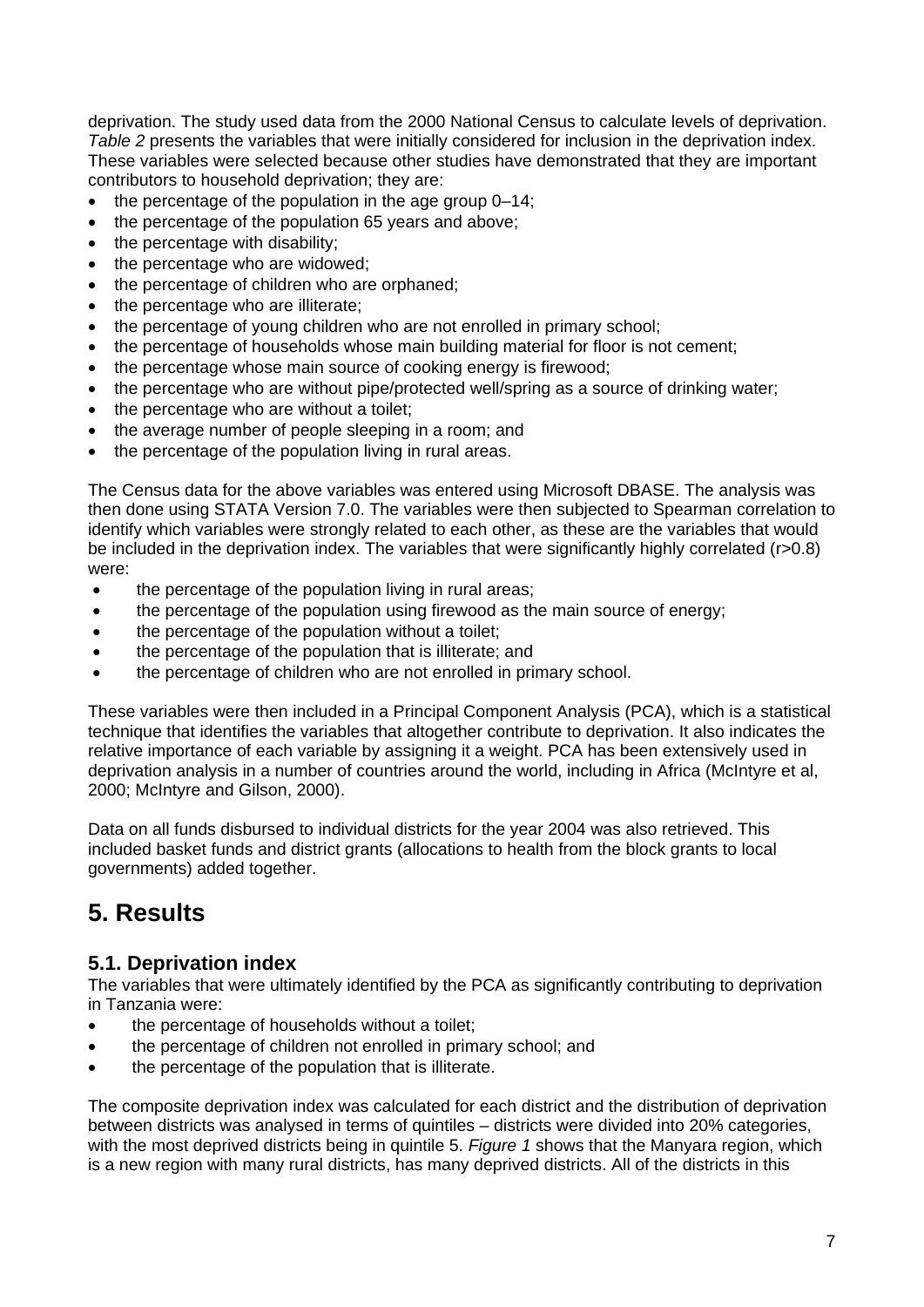region fall into the most two deprived quintiles of districts. According to Figure 1, the study data indicates that deprivation levels vary considerably across the districts within different regions.



**Figure 1: District deprivation quintile per region** 

The deprivation index was then combined with population size in each district to calculate what health budget resources each district should receive in order to promote equity. In other words, relatively more resources were allocated to districts with high levels of deprivation. These 'equity target' allocations were compared with the current allocations, which are based on the recently developed needs-based formula that includes poverty levels (see *Figure 2*).

This analysis revealed some differences, but these differences were not significant. This indicates that, in the Tanzanian context, income poverty measures are very similar to broader indicators of social and material deprivation. Thus, the newly adopted Ministry of Health formula that includes a poverty measure allocates resources between districts comparably to using deprivation index obtained in this analysis.

**Figure 2: Comparison in budget allocations using the current poverty-based formula and a formula containing the deprivation index across districts**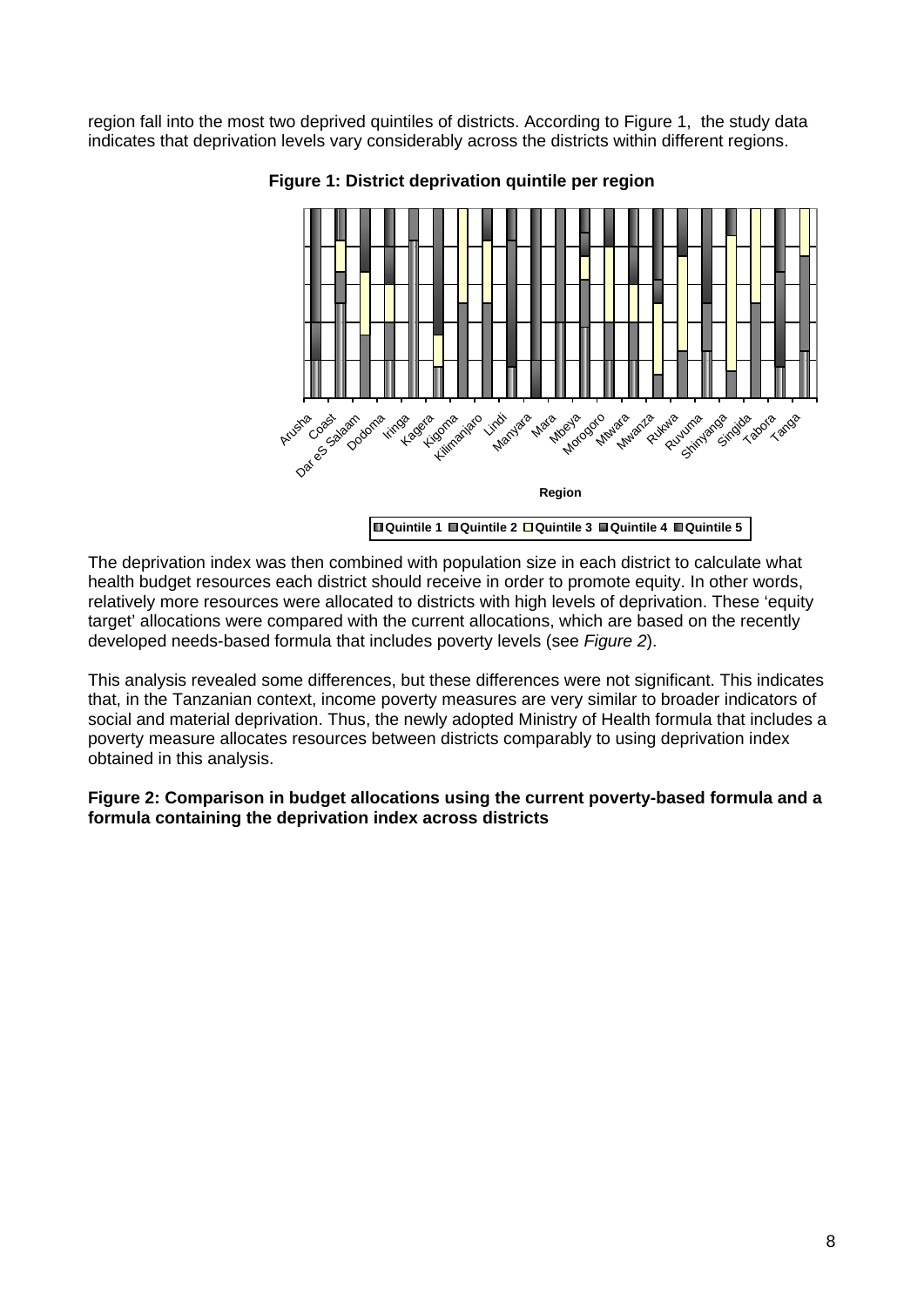

## **6. Discussion and conclusions**

The analysis revealed that deprivation in Tanzania is largely influenced by illiteracy, non-enrolment of children in schools and lack of toilets in households. There is a marked variation of deprivation between districts and also within regions.

As indicated previously, basket funds were initially allocated on a simple per-capita basis, with each district receiving US\$0.5 per person resident in the district. However, a resource allocation formula incorporating other indicators of need, to supplement district population size, has recently been introduced. The other source of health care funding to districts, namely from the block grants to local governments, is now also being allocated using a similar formula.

The analysis also revealed that the current way in which the Ministry of Health (MoH) allocates resources results in slightly more resources being allocated to better-off districts than would be expected if the deprivation index calculated in this study were used in a resource allocation formula. Thus, those districts with relatively higher budgetary allocations under the current MoH formula would receive a slightly lower budget if the deprivation index was used in the resource allocation formula. Conversely, districts that currently have a relatively lower budget allocation using the poverty-based formula would receive slightly more resources if the deprivation index was used in the formula. However, the difference in resource allocation targets based on the current MoH formula compared with a formula including the deprivation index is very small. This indicates that the Tanzanian MoH is already making good progress in promoting equitable health care resource allocation between districts.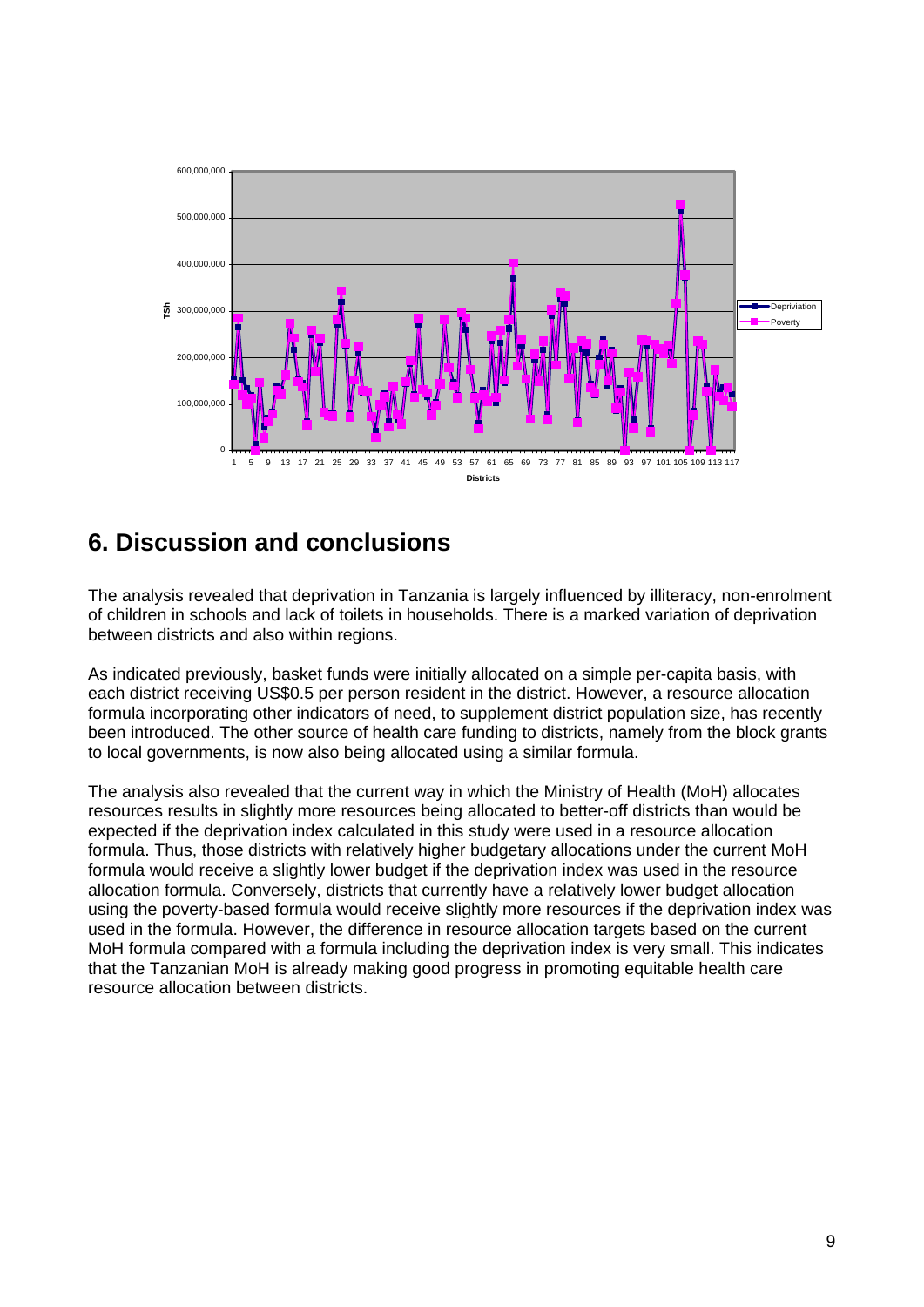## **References**

Arahman SH, Mohamedani AA, Mirgani EM and Ibrahim AM (1996) 'Gender aspects and women's participation in the control and management of malaria in Central Sudan', *Social Science and Medicine* 42:1433–1446, Elsevier Ltd: Amsterdam.

Bloland P, Slutsker L, Steketee RW, Wirima JJ, Heymann DL and Breman JG (1996) 'Rates and risk factors for mortality during the first two years of life in rural Malawi', *American Journal of Tropical Medicine and Hygiene* 55 (Supplement S):82–86, American Society of Tropical Medicine: Northbrook.

Bossert, T Larranaga O, Gideon U, Abelaez J and Bowser D (2003) 'Decentralization and equity of resources allocation: evidence from Colombia and Chile,' *Bulletin of the World Health Organization* 81:1–6, WHO: Geneva.

Cassels A (1996) 'Aid instruments and health systems development – an analysis of current practice', *Health Policy and Planning* 11:354–368, Oxford University Press: London.

Celik Y and Hotchkiss DR (2000) 'The socio–economic determinants of maternal health care utilization in Turkey', *Social Science and Medicine* 50:1797–1806, Elsevier Ltd: Amsterdam. Fentiman A, Hall A and Bundy D (2001) 'Health and cultural factors associated with enrolment in basic education: a study in rural Ghana', *Social Science and Medicine* 52:429–439, Elsevier Ltd: Amsterdam.

Folasade IB (2000) 'Environmental factors, situation of women and child mortality in southwestern Nigeria', *Social Science and Medicine* 51:1473–1489, Elsevier Ltd: Amsterdam.

Haynes R, Bentham G, Lovett A and Gale S (1999) 'Effects of distances to hospital and GP surgery on hospital inpatient episodes, controlling for needs and provision', *Social Science and Medicine* 49:425–433, Elsevier Ltd: Amsterdam.

Hodgkin D (1996) 'Household characteristics affecting where mothers deliver in rural Kenya', *Health Economics* 5:333–340, John Wiley & Sons Ltd: Chichester.

Government of Tanzania (1996) *Local Government Reform Component Local Government Reform Agenda 1996–2000,* Civil Service Reform Programme. Dar es Salaam: Tanzania. Jamil K, Bhuiya A, Streatfield K and Chakrabarty N (1999) 'The immunization programme in Bangladesh: Impressive gains in coverage, but gaps remain', *Health Policy and Planning* 14:49– 58, Oxford University Press: London.

Kinman EL (1999) 'Evaluating health service equity at a primary care clinic in Chilimarca, Bolivia', *Social Science and Medicine* 49:663–678, Elsevier Ltd: Amsterdam.

Kirk D and Pillet B (1998) 'Fertility levels, trends, and differentials in sub–Saharan Africa in the 1980s and 1990s', *Studies in Family Planning* 29:1–22, Population Council: New York.

Langford IH and Bentham G (1996) 'Regional variations in mortality rates in England and Wales – an analysis using multi–level modelling', *Social Science and Medicine* 42:897–908, Elsevier Ltd: Amsterdam.

McIntyre D and Gilson L (2000) 'Redressing dis-advantage: Promoting vertical equity within South Africa', *Health Care Annals* 8:235–258, Publisher: City.

McIntyre D, Muirhead D, Gilson L, Govender V, Mbatsha S, Goudge J, Wadee H and Ntutela P (2000) 'Geographic patterns of deprivation and health inequities in South Africa: Informing public resource allocation strategies', Monograph*,* Health Economic Unit, University of Cape Town: Cape Town.

Ministry of Health (1993) *Tanzania Health Strategy Note 1993*, Tanzanian Government: Dar es Salaam.

Ministry of Health (1995) *Tanzania Human Resource for a Reformed Health Sector in Tanzania Supplement to Five-Year Plan: Human Resource for Health Inventory 1994/1995*, Government of Tanzania: Dar es Salaam.

Ministry of Health (2002a) *Public Expenditure Review Health Sector Update for 2002*, Government of Tanzania: Dar es Salaam.

Ministry of Health (2002b) *Health Statistics Abstract 2002: A Report*. Dar es Salaam: Tanzania.